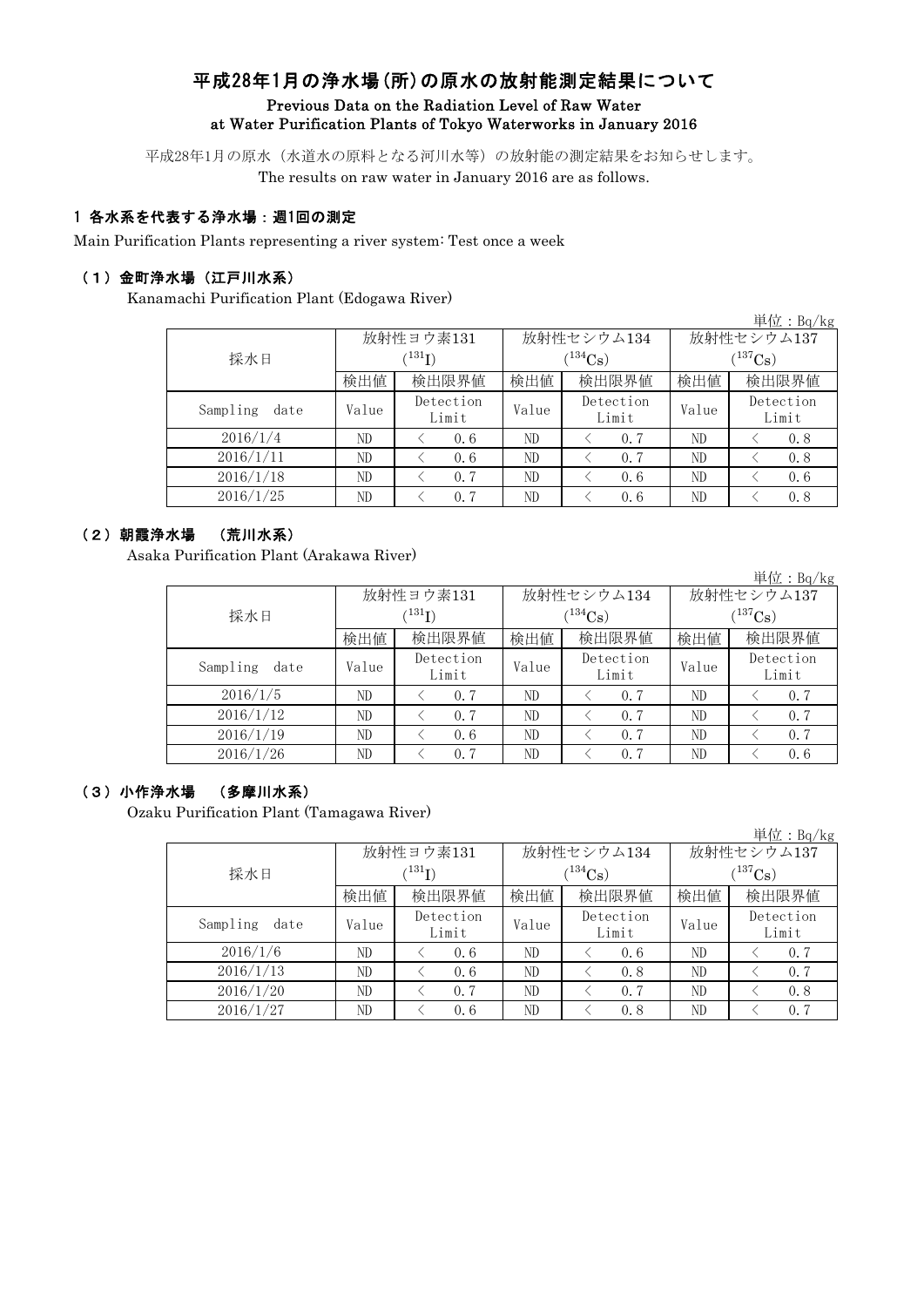## (4)東村山浄水場 (多摩川・荒川水系)

Higashi-murayama Purification Plant (Tamagawa・Arakawa River)

|                  |       |                      |       |                    |              | 単位: Bq/kg          |  |  |
|------------------|-------|----------------------|-------|--------------------|--------------|--------------------|--|--|
|                  |       | 放射性ヨウ素131            |       | 放射性セシウム134         | 放射性セシウム137   |                    |  |  |
| 採水日              |       | $(^{131}\mathrm{I})$ |       | $(^{134}Cs)$       | $(^{137}Cs)$ |                    |  |  |
|                  | 検出値   | 検出限界値                | 検出値   | 検出限界値              | 検出値          | 検出限界値              |  |  |
| Sampling<br>date | Value | Detection<br>Limit   | Value | Detection<br>Limit | Value        | Detection<br>Limit |  |  |
| 2016/1/7         | ND    | 0.7                  | ND    | 0.7                | ND           | 0.6                |  |  |
| 2016/1/14        | ND    | 0.7                  | ND    | 0.7                | ND           | 0.7                |  |  |
| 2016/1/21        | ND    | 0.7                  | ND    | 0.8                | ND           | 0.7                |  |  |
| 2016/1/28        | ND    | 0.6                  | ND    | 0.7                | ND           | 0.7                |  |  |
|                  |       |                      |       |                    |              |                    |  |  |

#### (5)長沢浄水場 (相模川水系)

Nagasawa Purification Plant (Sagamigawa River)

|                  |       |                            |       |                    |              | 単位: $Bq/kg$        |  |
|------------------|-------|----------------------------|-------|--------------------|--------------|--------------------|--|
|                  |       | 放射性ヨウ素131                  |       | 放射性セシウム134         | 放射性セシウム137   |                    |  |
| 採水日              |       | $^{\prime131} \mathrm{I})$ |       | $(134)$ Cs         | $(^{137}Cs)$ |                    |  |
|                  | 検出値   | 検出限界値                      | 検出値   | 検出限界値              | 検出値          | 検出限界値              |  |
| Sampling<br>date | Value | Detection<br>Limit         | Value | Detection<br>Limit | Value        | Detection<br>Limit |  |
| 2016/1/1         | ND    | 0, 7                       | ND    | 0.7                | ND           | 0.6                |  |
| 2016/1/8         | ND    | 0.6                        | ND    | 0.7                | ND           | 0.7                |  |
| 2016/1/15        | ND    | 0, 6                       | ND    | 0.6                | ND           | 0.7                |  |
| 2016/1/22        | ND    | 0.7                        | ND    | 0.7                | ND           | 0.8                |  |
| 2016/1/29        | ND    | 0.7                        | ND    | 0.6                | ND           | 0.7                |  |

### 2 その他の主要浄水場:概ね月1回の測定

Other Main Purification Plants: Test mostly once a month

|                     |                            |                  |                          |           |                            |                             |           |                            |          |                    | 単位:Bq/kg |
|---------------------|----------------------------|------------------|--------------------------|-----------|----------------------------|-----------------------------|-----------|----------------------------|----------|--------------------|----------|
| 浄水所                 | 水源                         | 採水日              | 放射性ヨウ素131<br>$(^{131}I)$ |           | 放射性セシウム134<br>$(^{134}Cs)$ |                             |           | 放射性セシウム137<br>$(^{137}Cs)$ |          |                    |          |
|                     |                            |                  | 検出値                      |           | 検出限界値                      | 検出値                         |           | 検出限界値                      | 検出値      |                    | 検出限界値    |
| Monitoring<br>point | Water<br>resource          | Sampling<br>date | Value                    |           | Detection<br>Limit         | Detection<br>Value<br>Limit |           | Value                      |          | Detection<br>Limit |          |
| 三郷<br>Misato        | 江戸川水系<br>Edogawa<br>River  | 2016/1/5         | ND                       | $\langle$ | 0.7                        | ND                          | $\langle$ | 0.7                        | $\rm ND$ | $\langle$          | 0.7      |
| 三園<br>Misono        | 荒川水系<br>Arakawa<br>River   | 2016/1/5         | ND                       | $\lt$     | 0.6                        | ND                          | $\langle$ | 0.6                        | ND       | $\langle$          | 0.7      |
| 砧<br>Kinuta         | 多摩川水系<br>Tamagawa<br>River | 2016/1/6         | ND                       | $\lt$     | 0.6                        | ND                          | $\langle$ | 0.5                        | ND       | $\langle$          | 0.5      |
| 境<br>Sakai          | 多摩川水系<br>Tamagawa<br>River | 2016/1/7         | ND                       | $\lt$     | 0.7                        | ND                          | $\langle$ | 0.6                        | ND       | $\langle$          | 0.7      |
| 砧下<br>Kinutashimo   | 多摩川水系<br>Tamagawa<br>River | 2016/1/13        | ND                       | $\langle$ | 0.8                        | ND                          | $\langle$ | 0.7                        | $\rm ND$ | $\langle$          | 0.9      |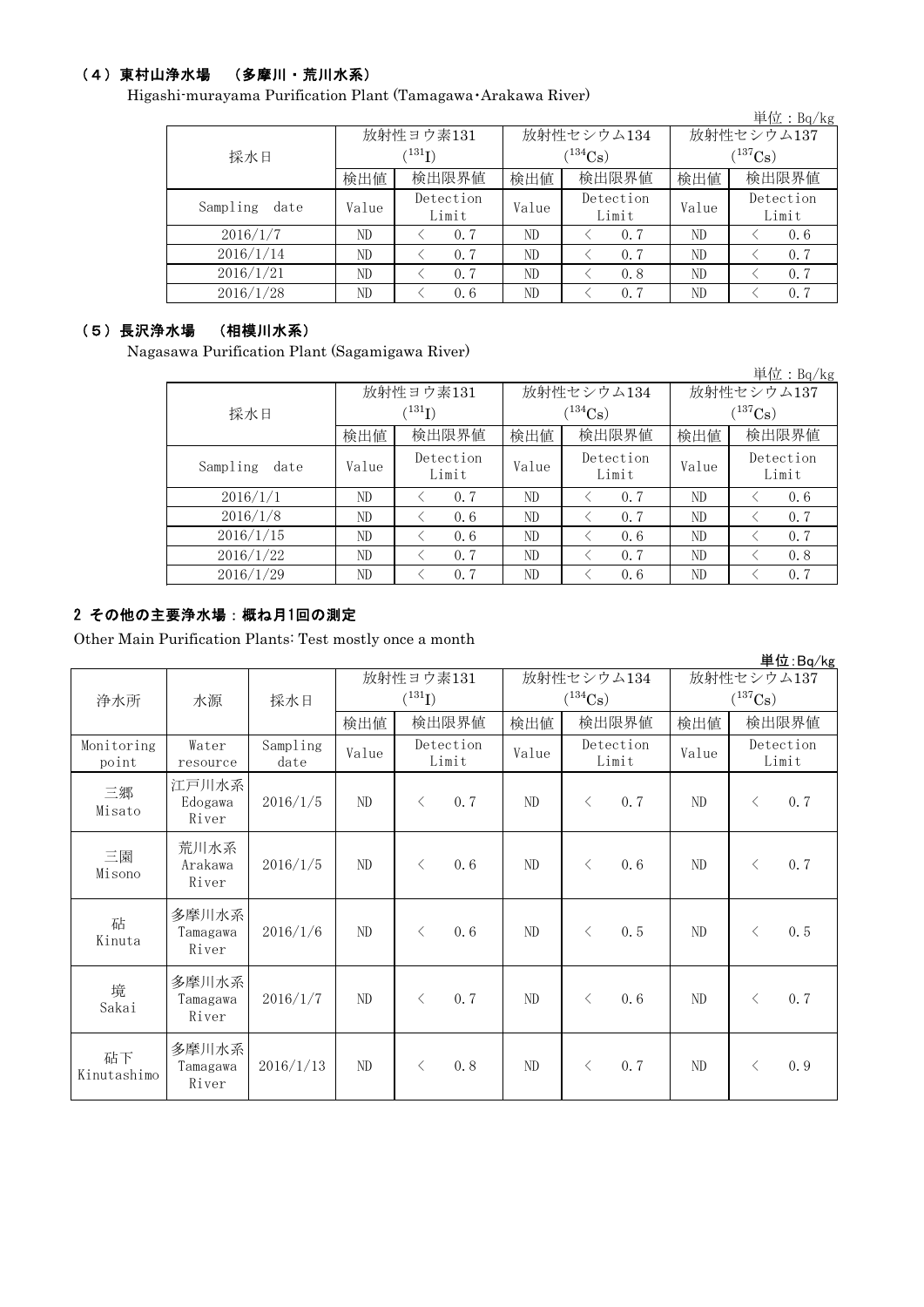## 3 多摩地区等の表流水・伏流水・浅井戸を水源とする浄水所:概ね月1回の測定

Water purification plants using surface water, subsoil water, or shallow well water in Tama Area: Test mostly once a month

|                  |                  |                |                    |       |                |                       |                    |                       |            | 単位: Bq/kg          |
|------------------|------------------|----------------|--------------------|-------|----------------|-----------------------|--------------------|-----------------------|------------|--------------------|
|                  |                  |                | 放射性ヨウ素131          |       |                | 放射性セシウム134            |                    |                       | 放射性セシウム137 |                    |
| 浄水所              | 採水日              |                | $(^{131}I)$        |       |                | $(^{134}\mathrm{Cs})$ |                    | $(^{137}\mathrm{Cs})$ |            |                    |
|                  |                  | 検出値            |                    | 検出限界値 | 検出値            |                       | 検出限界値              | 検出値                   |            | 検出限界値              |
| Monitoring point | Sampling<br>date | Value          | Detection<br>Limit |       | Value          |                       | Detection<br>Limit |                       |            | Detection<br>Limit |
| 氷川<br>Hikawa     | 2016/1/19        | ND             | $\langle$          | 0.8   | N <sub>D</sub> | $\lt$                 | 0.7                | ND                    | $\langle$  | 0.8                |
| ひむら<br>Himura    | 2016/1/19        | ND             | $\langle$          | 0.7   | ND             | $\lt$                 | 0.8                | ND                    | $\langle$  | 0.7                |
| 深沢<br>Fukasawa   | 2016/1/21        | N <sub>D</sub> | $\langle$          | 0.9   | N <sub>D</sub> | $\langle$             | 0.6                | N <sub>D</sub>        | $\langle$  | $\mathbf{1}$       |
| 棚沢<br>Tanasawa   | 2016/1/21        | ND             | $\langle$          | 0.9   | ND             | $\langle$             | 0.5                | ND                    | $\langle$  | 0.6                |
| 大丹波<br>0taba     | 2016/1/21        | N <sub>D</sub> | $\lt$              | 0.8   | N <sub>D</sub> | $\langle$             | 0.7                | N <sub>D</sub>        | $\langle$  | 0.6                |
| 日原<br>Nippara    | 2016/1/21        | ND             | $\langle$          | 0.8   | ND             | $\lt$                 | 0.6                | ND                    | $\lt$      | 0.6                |
| 小河内<br>Ogouchi   | 2016/1/22        | ND             | $\langle$          | 0.9   | ND             | $\langle$             | 0.6                | ND                    | $\langle$  | 0.7                |
| 戸倉<br>Tokura     | 2016/1/27        | ND             | $\langle$          | 0.9   | ND             | $\lt$                 | 0.5                | ND                    | $\langle$  | 0.7                |
| 乙津<br>Ottsu      | 2016/1/27        | ND             | $\lt$              | 0.7   | ND             | $\langle$             | 0, 6               | ND                    | $\lt$      | 0.8                |

# <表流水を水源とする浄水所> <surface water>

### <伏流水を水源とする浄水所> <subsoil water>

|                       |                  |       |                    |       |                       |                       | 単位: Bq/kg          |  |
|-----------------------|------------------|-------|--------------------|-------|-----------------------|-----------------------|--------------------|--|
|                       |                  |       | 放射性ヨウ素131          |       | 放射性セシウム134            | 放射性セシウム137            |                    |  |
| 浄水所                   | 採水日              |       | $(^{131}I)$        |       | $(^{134}\mathrm{Cs})$ | $(^{137}\mathrm{Cs})$ |                    |  |
|                       |                  | 検出値   | 検出限界値              | 検出値   | 検出限界値                 | 検出値                   | 検出限界値              |  |
| Monitoring point      | Sampling<br>date | Value | Detection<br>Limit | Value | Detection<br>Limit    | Value                 | Detection<br>Limit |  |
| 御岳山<br>Mitakesann     | 2016/1/12        | ND    | 0.7<br>$\langle$   | ND    | 0.4<br>$\langle$      | ND                    | 0.8<br>$\langle$   |  |
| 千ヶ瀬第二<br>Chigasedaini | 2016/1/14        | ND    | $\langle$<br>0.7   | ND    | $\langle$<br>0.8      | ND                    | 0.7<br>$\langle$   |  |
| 日向和田<br>Hinatawada    | 2016/1/14        | ND    | $\langle$<br>0, 6  | ND    | $\langle$<br>0, 6     | ND                    | 0.7<br>$\lt$       |  |
| 成木<br>Nariki          | 2016/1/20        | ND    | 0.7<br>$\langle$   | ND    | 0.7<br>$\langle$      | ND                    | 0.7<br>$\langle$   |  |
| 二俣尾<br>Futamatao      | 2016/1/20        | ND    | $\langle$<br>0.7   | ND    | $\langle$<br>0, 7     | ND                    | 0.9<br>$\langle$   |  |
| 高月<br>Takatsuki       | 2016/1/21        | ND    | 0, 7<br>$\lt$      | ND    | 0.5<br>$\langle$      | ND                    | 0.7<br>$\lt$       |  |
| 沢井第一<br>Sawaidaiichi  | 2016/1/28        | ND    | 0.7<br>$\lt$       | ND    | 0.8<br>$\lt$          | ND                    | 0.7<br>$\langle$   |  |